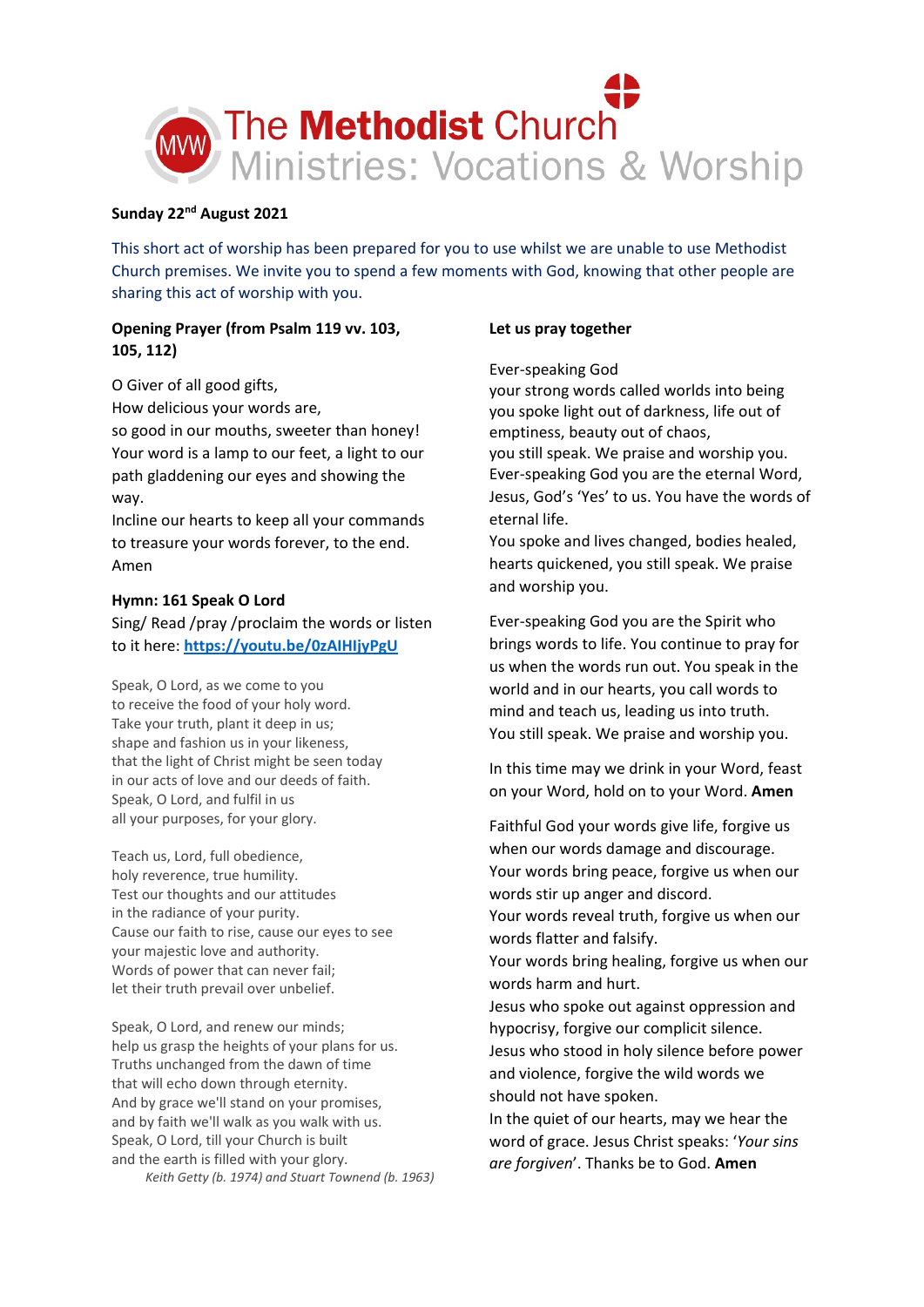#### **Today's Gospel Reading: John 6 vv. 56-69**

**Time to Reflect** *Finding the right words*… You pause, chewing the end of your pen or with your hand hovering above the screen or keyboard trying to 'find the right words'. There is something very important to share, something sensitive to disclose and perhaps these simple words have to bear the weight of strong emotion. Sometimes recently bereaved people find they are avoided or ignored by others who 'can't find the right words' and are embarrassed and feel awkward. We've come up with the idea of 'mis-speaking' to refer to times when words come out wrong or unintentionally convey an unfortunate or unacceptable meaning. Those of us who have had to write or record words during the pandemic, particularly those who have tried to speak of God in this context, have felt the pressure of finding the 'right words'. At times when we could not touch, could not pass on a gift or share food together and our words have been weightier and more precious. Jesus's words here were and are difficult and disquieting. And people can't take it, they back off, they walk. And Jesus asks, so poignantly and directly, if the disciples want to leave too. This is where Peter makes a great confession of faith, faith which knows that it has nowhere else to turn. In the Gospels we often hear of Peter putting his foot in his mouth, foul-mouthed Peter denying his Master. But here Peter speaks so clearly, speaks for all the disciples and all of us, 'where else can we go, you have the words of eternal life'.

Jesus's words are here not bland and reassuring. Jesus does not tell the disciples or us 'what we want to hear'. These words are strong and they stick in the heart and mind, they take root in us. They are compelling, they draw us in. Even when things don't make sense, and we don't quite 'get' what these words mean, the words of Jesus hold us, Jesus holds us. In these days Jesus holds us, and holds onto us still, through the words we read in the Bible, the words we sing to ourselves in

our homes, the words of worship we share with each other.

There are times when we can't find the words, and times when words run out, when words cannot be enough. There are times when we can't put into words what we feel as individuals or together. There are times when we can't adequately explain how our experiences connect with what we believe, but like Peter, we grasp the words and Word which draw and hold us. This is what we've got, what we stick with, this is enough, enough for life and faith: 'where else can we go?'

**Take a time to sit quietly. A time of prayer** Holy God, you want us to know and believe that you alone are God. Give to your Church such confidence in you that we may do and dare much in your name. We remember those congregations we are connected with and those fellowships we are part of and commend them to your grace.

Jesus Christ, we know and believe that you are truly the Saviour of the World. Grant to the peoples of the world justice and peace. Give wisdom to those with power and freedom to those who are oppressed. We remember those nations and situations which are on our hearts at this time and we ask for your restoration and grace.

Tender-hearted God, we know and believe the love that you have for us and all people. Grant us to draw close and find grace to help us in our time of need. Touch those who we know are struggling with your compassion and comfort, your healing and strength. We remember those who are sick, sorrowful, bereaved or troubled and place them in your loving hands.

Merciful God, who knows our needs and our fears, steady us for all that lies ahead, strengthen our hearts, lead us into your truth, until we see you face to face. **Amen**

**The Lord's Prayer:** *Our Father ……*